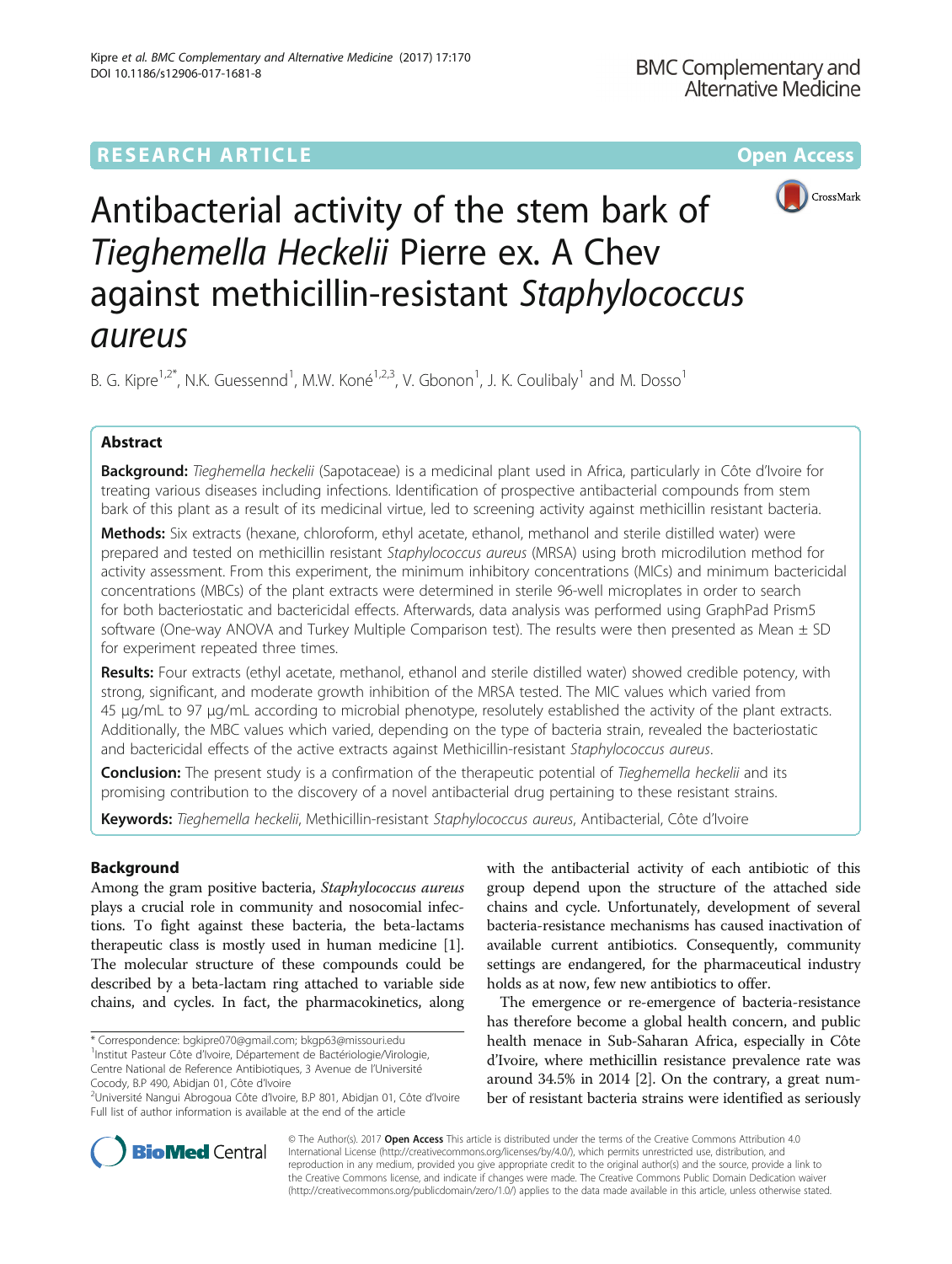challenging current antimicrobial drugs [[3](#page-3-0)]. In order to address this issue, natural products are solicited to play an incredible role, as an alternative to eradicate the multi-drug resistance [[4\]](#page-3-0). For, in Africa more than 80% of the populations use plants as medication towards infections, and 25% of the prescriptions against infectious diseases worldwide are plant-based. In this context, early studies have investigated some plants used in folk medicine [\[5](#page-3-0)]. Nevertheless, records in the literature do not show data on antibacterial activity of Tieghemella heckelii (Sapotaceae) [[6\]](#page-3-0).

The present study, therefore aims at screening the in vitro assessment of this activity towards MRSA, as well as promoting the Ivorian national flora.

## Methods

## Plant material

The plant material used was the stem bark of Tieghemella heckelii Pierre ex. A Chev. (Sapotaceae). The plant species was authenticated at the herbarium of "Centre Suisse de Recherches Scientifiques en Côte d'Ivoire, Adiopodoumé (Abidjan-Côte d'Ivoire)", and registered under Voucher number 3021. The stem bark was collected within the period of September to October 2014 in the Haut Sassandra, a mid-west region in Côte d'Ivoire.

#### Bacteria strains

Bacteria tested and their antibiogram, were provided respectively by the strains collection bank (Bio-bank) and the National Center for Antibiotics Reference at Institut Pasteur Côte d'Ivoire. These Extended-Spectrum Beta-Lactamases (ESBLs) harboring isolates were made up of six methicillin-resistant Staphylococcus aureus (MRSA). Additionally, American Type Collection Culture (ATCC) strains were used as reference material.

#### Methods

## Preparation of extracts

The stem bark was shade dried over 15 days, and powdered in a mortar. Then, the extracts were prepared by macerating successively 200 g of plant powder in 1 L of the different solvents of increasing polarity. Extraction was carried out for 48 h for each solvent used. After filtration successively on hydrophilic cotton and filter paper, the extracts were dried in an oven at 40 °C to yield a dense residue. Each extract sample was then transferred to a glass vial until use.

#### Antimicrobial assays

The different plant extracts were serially diluted from 0.048 mg/mL to 12.5 mg/mL separately in both sterile 96 well microplates, and test tubes using broth microdilution method [[7](#page-3-0)]. Suspension (50  $\mu$ L) was added to each well, and potency (MICs) was evaluated [[8\]](#page-4-0); that is the lowest

concentration of plant extract that completely inhibited the growth of the bacterium in the well or test tube [[9](#page-4-0)]. Then, the MBC values were determined by sub-culturing the samples with no visible growth in the MIC assays. For this purpose, the inoculum was diluted from  $10^{-1}$  to  $10^{-4}$ in test tubes, and streak-seeded with a calibrated loop (2 μL) on Muller-Hinton agar. The set-up included bacterial growth controls containing the test inoculum  $(50 \mu L)$ and the negative controls without bacterial inoculum. Extracts controls were likewise included into the set-up. The first batch of Petri dishes containing the agar were labelled A, and incubated at 37 °C for 24 h. Then, after reading the MIC values, the tube content which did not show bacteria growth, was streak-seeded on Muller-Hinton agar. This second batch was labelled B, and the MBCs were determined by comparing bacteria growth in A and B. The extract is said to be bacteriostatic if the ratio MBC: MIC is equal to 4, whereas it is said to be bactericidal when it is equal to 2.

## Results

The Ethanol extract, which showed strong growth inhibition for bacteria 408C/14, 1541C/14, 485C/14 and 446C/14, exhibited a moderate trend for bacteria 1000C/ 14, and weak activity towards 499C/14. The potency of the extract was demonstrated at a minimum inhibition concentration value of 0.390 mg/mL, by displaying a bacteriostatic effect for 446C/14, 408C/14, and a bactericidal activity against 1541C/14 and 485C/14. Activity was also observed for bacteria 499C/14 and 1000C/14 respectively at MIC 1.562 and 0.781 mg/mL (Table 1). Additionally, the Turkey Multiple Comparison showed significant variation ( $P < 0.05$ ) of the crude extract efficacy within the range of 0.048 mg/mL to 12.5 mg/mL. Another feature that confirmed this trend is the one-way analysis of variance which showed a pronounced means difference of the efficacy with an R squared value of 0.6326.

Evaluation of the ethyl acetate extract showed growth inhibition of all MRSA tested with a MIC figure of

Table 1 Antibacterial activity of crude ethanol extract of Tieghemella heckelii on Methicillin-resistant and reference strains of Staphylococcus aureus

| <b>Strains</b> | <b>MIC</b>        | <b>MBC</b>        | MBC/MIC       | <b>Fffect</b>         |  |
|----------------|-------------------|-------------------|---------------|-----------------------|--|
| 408C/14        | $0.390 \pm 0.001$ | $1562 \pm 0.001$  | 4             | Bacteriostatic        |  |
| 1000C/14       | $0.781 \pm 0.001$ | $1562 + 0.001$    | $\mathcal{L}$ | <b>Bactericidal</b>   |  |
| 1541C/14       | $0.390 \pm 0.001$ | $0.781 \pm 0.001$ | $\mathcal{L}$ | <b>Bactericidal</b>   |  |
| 485C/14        | $0.390 \pm 0.001$ | $0.781 \pm 0.001$ | 2             | <b>Bactericidal</b>   |  |
| 499C/14        | $1562 + 0.001$    | $3125 + 0.001$    | $\mathcal{P}$ | <b>Bactericidal</b>   |  |
| 446C/14        | $0.390 \pm 0.001$ | $1562 + 0.001$    | 4             | <b>Bacteriostatic</b> |  |
| ATCCC 25923    | $0.781 \pm 0.001$ | $1562 + 0.001$    | $\mathcal{P}$ | <b>Bactericidal</b>   |  |

MIC minimum inhibitory concentration, MBC minimum bactericidal concentration, values are expressed as mean ± SD of 3 experiments (ANOVA and Turkey test)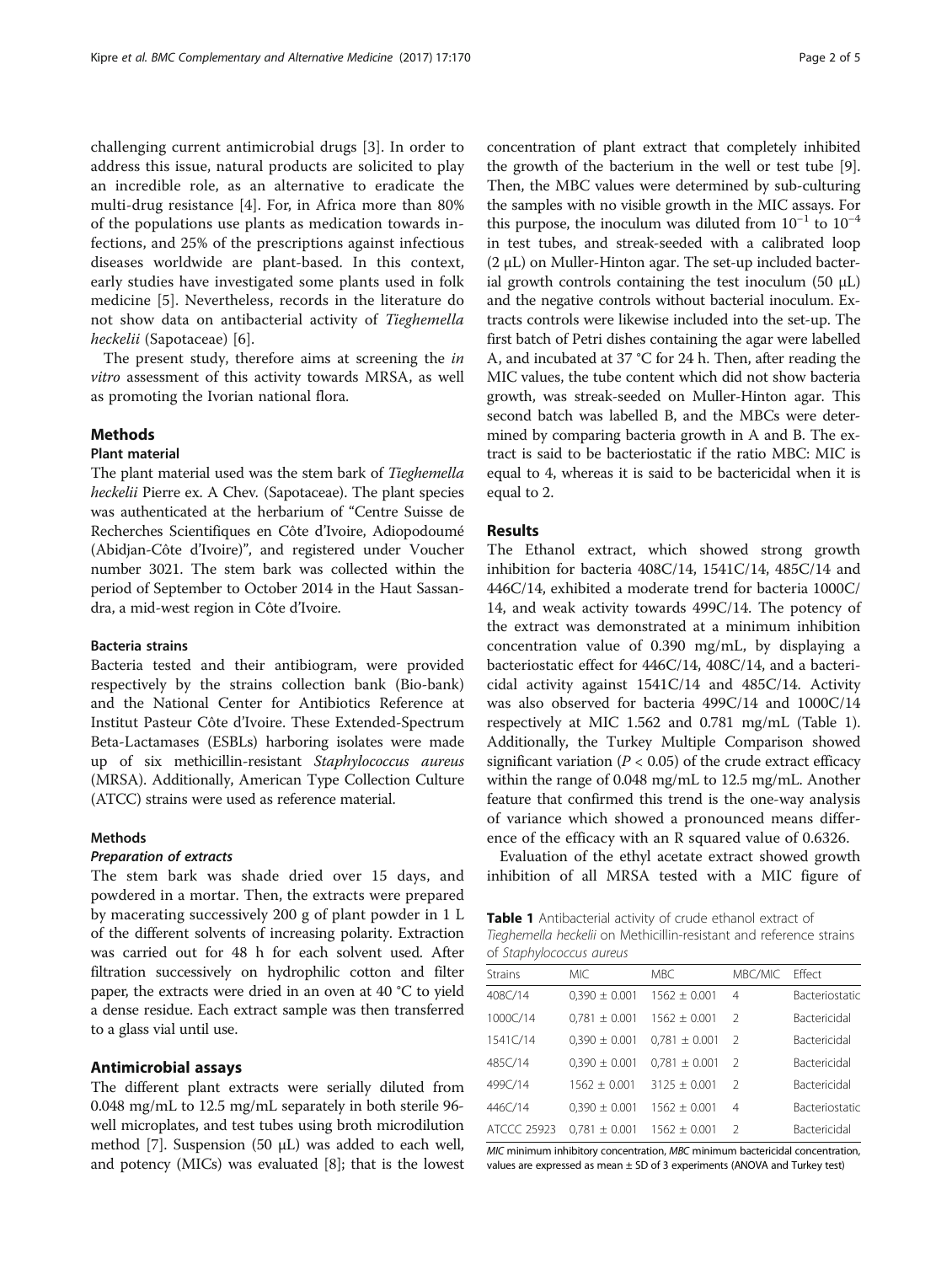0.097 mg/mL for strains 408/C, 499C/14, 1000C/14 and 1541C/14. The plant extract has also demonstrated antibacterial activity towards strains 446C/14, and 485C/14 with MIC respective values of 0.195 mg/mL and 0.781 mg/mL (Table 2). Using the Turkey Multiple Comparison, the MIC means difference was significant for both strains 446C/14 and 485C/14. This was confirmed by the one-way analysis of variance with an R squared value of 0.6519.

Methanol extract mixed with different MRSA inoculum strongly prevented the bacteria growth with MIC highest value of 0.048 mg/mL for bacterium 1000C/14 and 0.097 mg/ml for strains 408C/14, 485C/14, and 499C/14. For 1541C/14, the extract displayed moderate anti-MRSA potency at MIC value of 0.781 mg/mL with a bactericidal effect, and weak activity at 1.562 mg/mL for 446C/14 with a bacteriostatic effect (Table 3). The statistical analysis also showed significant variation of MIC means difference within the extract concentrations range of 0.048 to 12.5 mg/mL (Turkey Multiple Comparison test), which was confirmed by the one-way analysis of variance ( $P = 0.0003$ ;  $R^2 = 0.5987$ ).

Residual Aqueous extract tested on MRSA in the screening experiment, revealed growth inhibition for strain 408C/14 with MIC value of 6.25 mg/mL, activity against 1000C/14 with MIC value of 3.125 mg/mL, and growth inhibition for bacteria strains 446C/14, 485C/14, 499C/14 and 1541C/14 with MIC value of 1.562 mg/mL (Table 4). Additionally, the extract displayed a bactericidal effect against all MRSA tested. Ultimately, the Turkey Multiple Comparison test showed significant variation of the extract efficacy within the concentrations range. This was confirmed by the one-way analysis of variance  $(P = 0.1323; R^2 = 0.2013)$ .

## **Discussion**

The surveillance of multidrug resistance bacteria is a crucial challenge to the global health scientists. Therefore, the need to promote new natural compounds discovery is

Table 2 Antibacterial activity of ethyl acetate extract of Tieghemella heckelii on Methicillin- resistant and reference strains of Staphylococcus aureus

| stiams or stapiljioeseds aareas |                   |                   |               |                       |
|---------------------------------|-------------------|-------------------|---------------|-----------------------|
| Strain                          | MIC.              | <b>MBC</b>        | MBC/MIC       | <b>Fffect</b>         |
| 408C/14                         | $0.097 \pm 0.003$ | $0.097 \pm 0.003$ | 1             | Bactericidal          |
| 1000C/14                        | $0.097 \pm 0.003$ | $0.390 \pm 0.001$ | 4             | <b>Bacteriostatic</b> |
| 1541C/14                        | $0.097 \pm 0.003$ | $0.195 \pm 0.005$ | $\mathcal{P}$ | <b>Bactericidal</b>   |
| 485C/14                         | $0.781 \pm 0.001$ | $1.562 + 0.001$   | $\mathcal{P}$ | <b>Bactericidal</b>   |
| 499C/14                         | $0.390 \pm 0.001$ | $0.390 \pm 0.001$ |               | <b>Bactericidal</b>   |
| 446C/14                         | $0.195 \pm 0.005$ | $0.390 \pm 0.001$ | $\mathcal{P}$ | Bactericidal          |
| <b>ATCC 25923</b>               | $0.097 \pm 0.003$ | $0.195 \pm 0.005$ | 2             | <b>Bactericidal</b>   |

MIC minimum inhibitory concentration, MBC minimum bactericidal concentration, values are expressed as mean ± SD of 3 experiments (ANOVA and Turkey test)

Table 3 Antibacterial activity of methanol extract of Tieghemella heckelii on Methicillin- resistant and reference strains of Staphylococcus aureus

| Strain     | MIC.              | MBC               | MBC/MIC       | <b>Fffect</b>         |
|------------|-------------------|-------------------|---------------|-----------------------|
| 408C/14    | $0.097 \pm 0.003$ | $0.195 \pm 0.005$ | 2             | <b>Bactericidal</b>   |
| 1000C/14   | $0.045 \pm 0.001$ | $0.195 \pm 0.005$ | 4             | Bacteriostatic        |
| 1541C/14   | $0.781 \pm 0.001$ | $1562 + 0.001$    | $\mathcal{D}$ | <b>Bactericidal</b>   |
| 485C/14    | $0.097 \pm 0.003$ | $0.195 \pm 0.005$ | 2             | <b>Bactericidal</b>   |
| 499C/14    | $0.097 \pm 0.003$ | $0.097 \pm 0.003$ | 1             | <b>Bactericidal</b>   |
| 446C/14    | $1562 \pm 0.001$  | $6.25 \pm 0.001$  | 4             | <b>Bacteriostatic</b> |
| ATCC 25923 | $0.045 \pm 0.001$ | $0.097 \pm 0.003$ | 2             | <b>Bactericidal</b>   |
|            |                   |                   |               |                       |

MIC minimum inhibitory concentration, MBC: minimum bactericidal concentration, values are expressed as mean ± SD of 3experiments (ANOVA and Turkey test)

to be met for the preservation of humanity. From this perspective, traditional medicine appears to be the way out and as a result, it is practiced worldwide by use of herbal plants for therapeutic purposes [\[10](#page-4-0)]. To illustrate, in the West African region, especially in Côte d'Ivoire, people use plants as medications in rural settings [\[11](#page-4-0), [12](#page-4-0)]. Thus, Tieghemella heckelii is locally used for its anti-infectious properties [[11](#page-4-0)]. However, the efficacy of the plant against multiresistant bacteria has not been investigated. Additionally, relatively less expensive antibacterial need to be developed in order to address patients subjected to infectious diseases, regardless of their living standards with the vision to completely eradicate the antibacterial drugs resistance. Early studies reported traditional medicinal plants to exhibit successful activity against methicillin-resistant Staphylococcus aureus, a gram-positive bacterium with an outer cell wall permeable to lipophilic solutes [\[13](#page-4-0)]. The results of the present study showed that the stem bark of Tieghemella heckelii had a great potential value against MRSA. Also, the MIC that ranged from 0.045 mg/mL to 12.5 μg/mL withstood this propriety of the plant part. However, the cutoff point was fixed at a MIC value of 0.0 97 mg/mL. As a result, all other extract exhibiting figures above

Table 4 Antibacterial activity of aqueous extract of Tieghemella heckelii on Methicillin- resistant and reference strains of

| Staphylococcus aureus |                  |                  |               |                     |  |
|-----------------------|------------------|------------------|---------------|---------------------|--|
| <b>Strains</b>        | MIC.             | <b>MBC</b>       | MBC/MIC       | <b>Fffect</b>       |  |
| 408C/14               | $6,25 \pm 0.001$ | $12.5 \pm 0.001$ | $\mathcal{L}$ | <b>Bactericidal</b> |  |
| 1000C/14              | $3125 + 0.005$   | $6.25 \pm 0.001$ | $\mathcal{P}$ | <b>Bactericidal</b> |  |
| 1541C/14              | $1562 \pm 0.001$ | $3125 + 0.005$   | $\mathcal{P}$ | <b>Bactericidal</b> |  |
| 485C/14               | $1562 + 0.001$   | $3125 + 0.005$   | $\mathcal{D}$ | <b>Bactericidal</b> |  |
| 499C/14               | $1562 + 0.001$   | $3125 + 0.005$   | $\mathcal{D}$ | <b>Bactericidal</b> |  |
| 446C/14               | $1562 + 0.001$   | $3125 + 0.005$   | $\mathcal{L}$ | <b>Bactericidal</b> |  |
| ATCC 25923            | $3125 + 0.005$   | $6.25 \pm 0.001$ | $\mathcal{P}$ | <b>Bactericidal</b> |  |

MIC minimum inhibitory concentration, MBC minimum bactericidal concentration, values are expressed as mean ± SD of 3 experiments (ANOVA and Turkey test)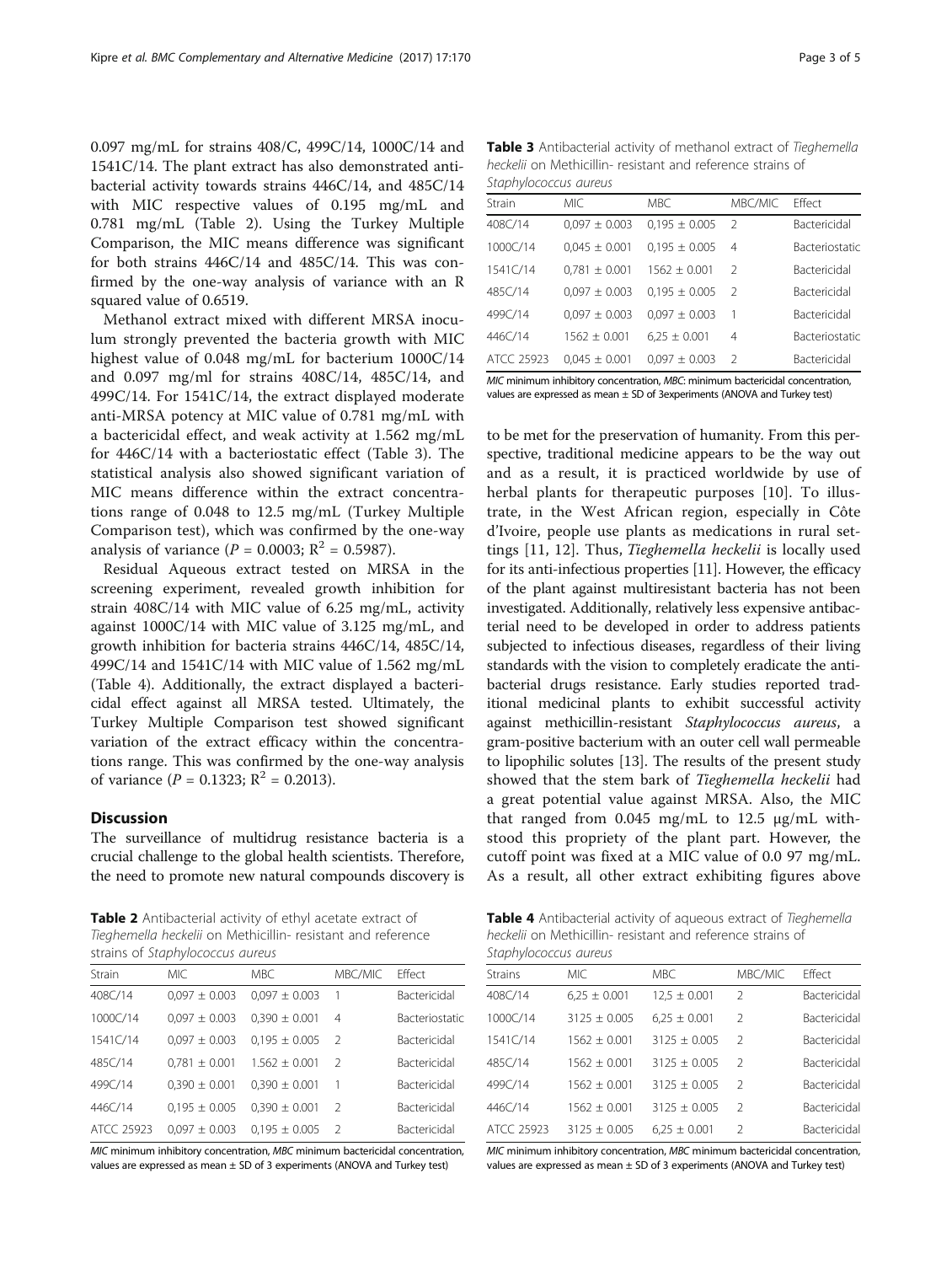<span id="page-3-0"></span>the MIC aforementioned against the bacteria strains was not considered. To illustrate, from the prospective four active extracts, both the ethyl acetate and methanolic extracts displayed highly strong antibacterial activity because they exhibited MIC lowest values of 97 μg/mL and 45 μg/mL. But, methanol extract appears to contain the most promising antibacterial agent (MIC 45 μg/mL). Additionally, plant extracts showed inhibition concentrations lower than that reported elsewhere. In comparison with earlier antibacterial activity investigation, the extracts of the stem bark of Tieghemella heckelii showed stronger efficacy against MRSA than the grap-seed extract which exhibited MIC values of 1000 μg/mL to 5000 μg/mL [\[14](#page-4-0)]. When compared with studies carried out with Piper betle to assess the antibacterial activity, the present evaluation of plant extracts' efficacy against MRSA showed lower MIC values compared to 78 to 156 μg/mL exhibited by the leaf extracts of Piper betle against gram positive Staphylococcus aureus [[13\]](#page-4-0).

## Conclusion

The screening experiment conducted with the MIC and MBC determination, showed that the stem bark of Tieghemella heckelii contains ingredients that prevent the growth of the tested micro-organisms (6 Methicillinresistant Staphylococcus aureus). Therefore, they displayed high antimicrobial properties towards the gram-positive bacteria tested. Additionally, the lower MIC values of 0.048 and 0.097 mg/mL (Methanol and Ethyl Acetate extracts) were respectively recorded on 16.7% and 83.3% of the investigated MRSA species whereas the lower MBC values of 0.097 and 0.195 mg/mL (Ethyl acetate and Methanol extracts) exerted a credible activity on 33.3% and 50.0% of the MRSA. These encouraging results from the Methanol and Ethyl Acetate extracts, brought about the perspective of further molecular purification. Moreover, the lower MBC values of the plant extract raised the toxicity concern and further study was carried out on human cell lines to address this issue.

Consequently, the present study, which revealed the antibacterial properties of the plant extracts, is a justification of the use of Tieghemella heckelii's stem bark to treat some of the tropical infectious diseases in Africa and particularly in Côte d'Ivoire. This fact is withstood by the bactericidal effect of the Residual Aqueous Extract mostly used in traditional medicine. Nevertheless, there is still room for an in depth investigation, in order to make the plant best useful to rural settings and to select it as an alternative to bacteria resistance.

#### Abbreviation

ATCC: American Type Collection Culture; DMSO: Dimethyl Sulfoxide; ESBL: Extended-Spectrum Beta-Lactamase; GSE: Grasp-seed extract;

MBC: Minimum bactericidal concentration; MIC: Minimum inhibitory concentration; MRSA: Methicillin-resistant Staphylococcus aureus.; SD: Standard deviation

#### Acknowledgements

The authors of this manuscript are grateful to Institut Pasteur de Côte d'Ivoire, which provided necessary laboratory equipment.

#### Funding

Not Applicable.

#### Availability of data and materials

Institut Pasteur Côte d'Ivoire/Université Nangui Abrogoua/Centre Suisse de Recherches Scientifiques Côte d'Ivoire.

#### Authors' contributions

BGK conceived, designed, carried out the extraction experiments, performed the bioassays, conducted the statistical analysis and wrote the draft of the manuscript. NKG designed the bioassays, validated the results of the experiments and participated in the drafted manuscript. MWK participated in the experiments' design and results validation, in the drafted manuscript and statistical analysis. VG participated in bioassays design and results interpretation. Additionally, VG received the patients who consented for routine sample collection and diagnosis. JKC contributed in plant extracts preparation and fractionation. MD designed the bioassays, validated the results of the experiments and participated in the drafted manuscript. All authors read and approved the final manuscript.

#### Competing interests

The authors declare that they have no competing interests.

#### Consent for publication

The authors consented to publish the present work.

#### Ethics approval and consent to participate Not applicable.

## Publisher's Note

Springer Nature remains neutral with regard to jurisdictional claims in published maps and institutional affiliations.

#### Author details

<sup>1</sup>Institut Pasteur Côte d'Ivoire, Département de Bactériologie/Virologie, Centre National de Reference Antibiotiques, 3 Avenue de l'Université Cocody, B.P 490, Abidjan 01, Côte d'Ivoire. <sup>2</sup>Université Nangui Abrogoua Côte d'Ivoire, B.P 801, Abidjan 01, Côte d'Ivoire. <sup>3</sup>Centre Suisse de Recherches Scientifiques en Côte d'Ivoire, Km 17, Dabou, Côte d'Ivoire.

#### Received: 10 December 2015 Accepted: 15 March 2017 Published online: 27 March 2017

#### References

- 1. Nauciel C. Bactériologie médicale. Masson (Ed), Paris 2000.
- 2. Rapport CNR. Institut Pasteur Côte d'Ivoire, Abidjan, Côte d'Ivoire2014
- 3. Guessennd N, Gbonon VC, Tiecoura KB, Kacou-N'douba A, Ouattara DN, Boni-Cissé C, Dosso M, et le GER-BMR. Evolution de la résistance bactérienne a l'imipenème en Côte d'Ivoire de 2005 à 2009. Abidjan, Côte d'Ivoire: Colloque scientifique de l'Institut Pasteur de Côte d'Ivoire: pathologies émergentes et biologie intégrative; 2009.
- 4. Salem MZM, Salem AZM, Camacho L, Ali HM. Antimicrobial activities and phytochemical composition of extracts of Ficus species: An overview. J Microbiol Res. 2013;7:4207–19.
- 5. Diallo AM. Etude des plantes médicinales de mafunke (région de Tombouctou), Phytochimie et Pharmacologie de Maerua crassifolia Forsk (Capparidacee), Thèse. Mali: Université de Bamako; 2005.
- 6. Kipre BG, Coffi AA, Adima AA, Gokou T, Ito Y, Gosse BK. Total Chemical Analysis of the seed of Tieghemella heckelii by diverse chromatography techniques. J Liq Chromatogr Relat Technol. 2008;31:250–62.
- 7. Koné WM, Kamanzi AK, Terreaux C, Hostettmann K, Traoré D, Dosso M. Traditional medicine in North Cote d'Ivoire, screening of 50 medicinal plants for antibacterial activity. J Ethnopharmacol. 2004;93:43–9.